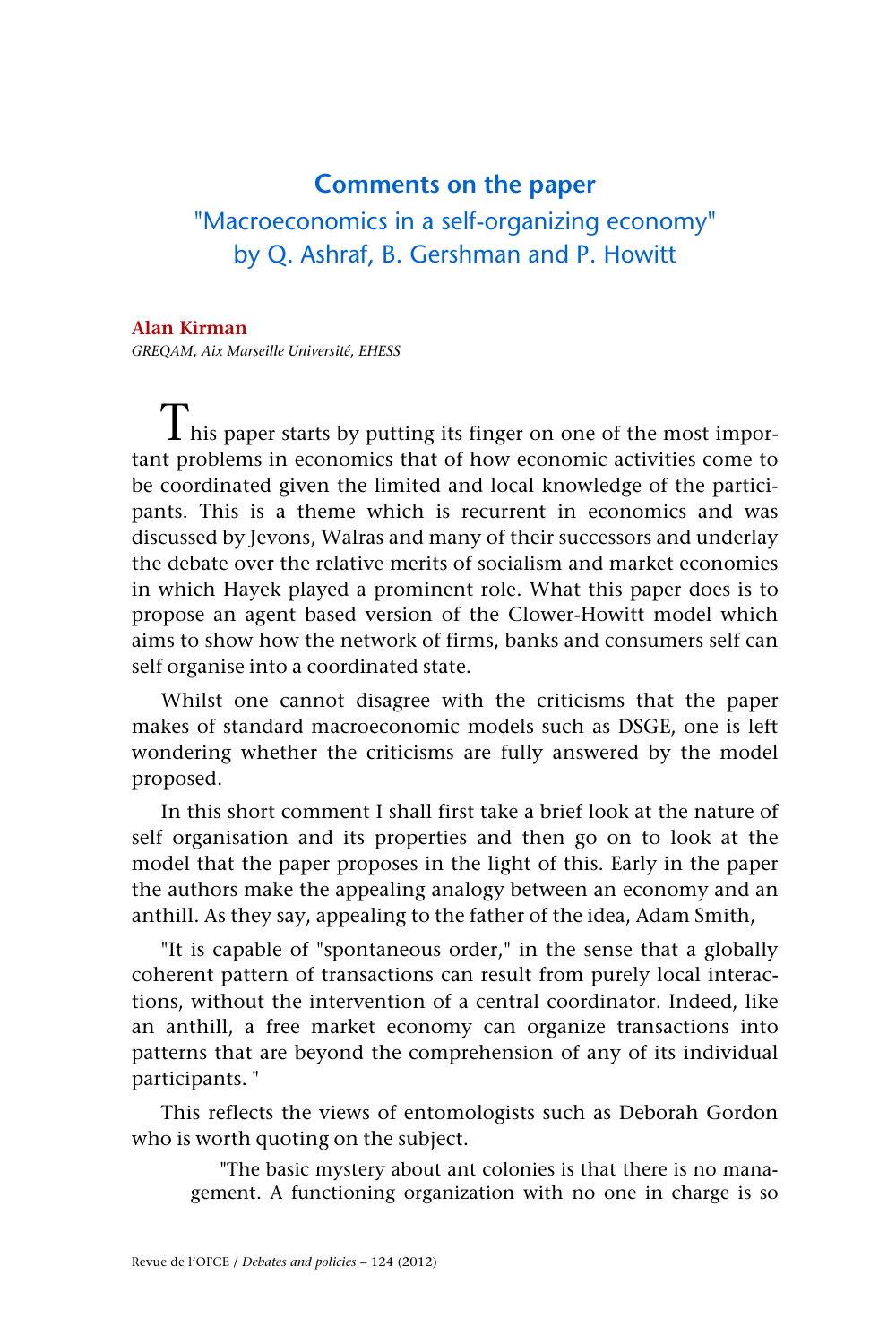unlike the way humans operate as to be virtually inconceivable. No insect issues commands to another or instructs it to do things in a certain way. No individual is aware what must be done to complete any colony task. Each ant scratches and prods its way through the tiny world of its immediate surroundings. Ants meet each other, separate, go about their business. Somehow these small events create a pattern that drives the coordinated behavior of colonies."

Deborah Gordon Ants at Work

The analogy seems to be apposite but a little closer examination shows that this is less true than it might seem. What the paper argues is that self organization achieves in the economy is a "globally coherent" pattern. By this is meant the idea that individuals driven by their own self-interest, manage to achieve, in general something close to a "socially optimal" situation. Ants have no self-interest and although their activity is coordinated there is little to suggest that it is, in any sense, optimal. This is, of course, in contradiction with the usual simplistic evolutionary analogies, which are used by economists to suggest that whatever survives must be optimal in some sense.

The message that one might try to take from the paper is that the economy somehow self-organises into an efficient or optimal state. However, the authors are careful to avoid falling into this trap. As they say,

"At the heart of all our work is a parable concerning the spontaneous emergence of a more-or-less self-regulating network of markets operated by profit-seeking business firms ".

Why then do I have any quarrel with the model ? The only objection is that the firms are perhaps too " rational " and that their rationality is too homogeneous. Given the tools that the authors propose it would be possible to be more adventurous in their modelling of the behaviour of the agents and to make them less uniformly purposeful and more like ants. To see what I mean it is worth taking a look at the basic model.

A model must necessarily simplify as John Kay (2012) observes in his paper "The Map is not the Territory" one should therefore see to what extent the model captures the essence of the phenomenon it is treating. Now, one can only wholeheartedly endorse the idea that how trading self organizes and its impact on allocations is an essential feature of economic life. In the light of this how does the model presented in the paper stand up? In the model shops trade the endowment good and consumption good of the owning household and open when there is a random opportunity. Is this a good simplification of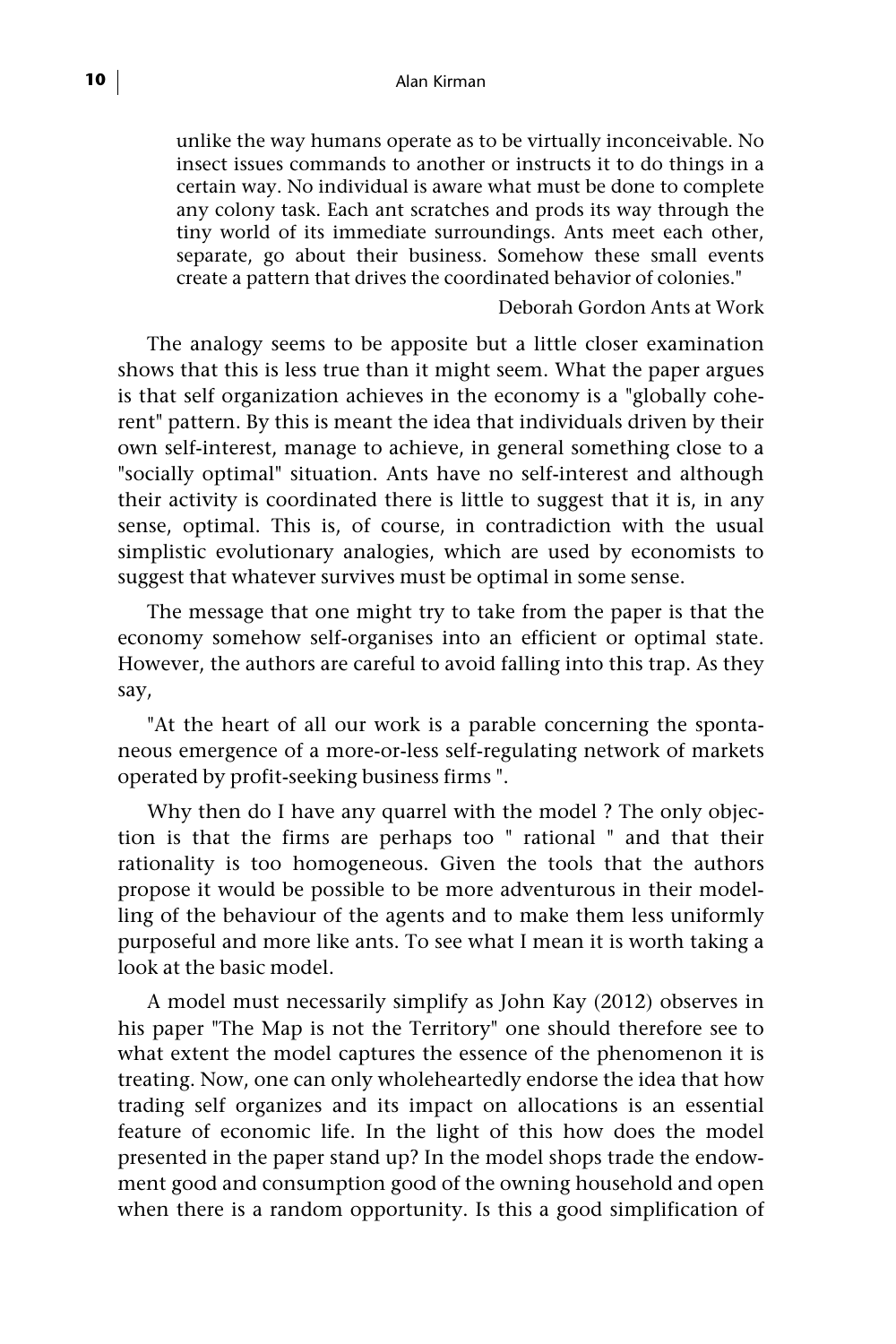the way in which trade occurs? Do trade networks and in particular retail shops develop in this way? There are few shops that trade goods which they hold or which alternatively they produce. We examined the kiosks which sprung up in Moscow at the time of the collapse of the Soviet Union and found that they sold widely demanded consumption goods such as cigarettes and coca-cola and that these were sold at prices which were set according to different rules by different kiosk holders. The holders, as in the Clower Howitt model had no experience of shop owning previously. But the important difference was the lack of specialization. The question that arises is how important is the association of owners and households to specific goods in the model?

Although the Clower Howitt model had the great merit of being a pioneer in explaining the organization of trade perhaps it would be worth considering a model with more heterogeneous rules for the agents. For example, in the Moscow case, kiosk holders told us that they used rules such as a simple mark-up over cost, or they tried to match the average, (or lowest in some cases) of the group of kiosks around them. One could then observe to what extent a common pricing rule evolved whereas in the model presented here the rule used is uniform and one might wonder why shops should wind up with break-even prices.

Again the authors rightly insist on the self organizing nature of the economy and use their ACE model to capture this. This means moving away from the standard assumption of equilibrium at each point in time. The usual way to achieve this, in standard models, is to introduce some sort of friction, but the sort of evolution described in the model seems more convincing than some arbitrary stickiness of prices and arises out of endogenous self organisation. But to come back to the origin of shops, Guriev et al. (1996) in an early paper pointed out that as soon as the infrastructure necessary to get goods from suppliers to consumers was inadequate many individuals would become intermediaries (or shops in the terminology of the paper) with consequent costs for the economy, since these individuals were no longer directly productive. In his model a small change in the cost of transporting goods drastically diminished the number of intermediaries and significantly increased production. Such an aspect is absent in the model described here.

The model presented incorporates an analysis of the role of inflation and of the role of banks both aspects which are lacking in more standard macroeconomic models and this is a very positive feature of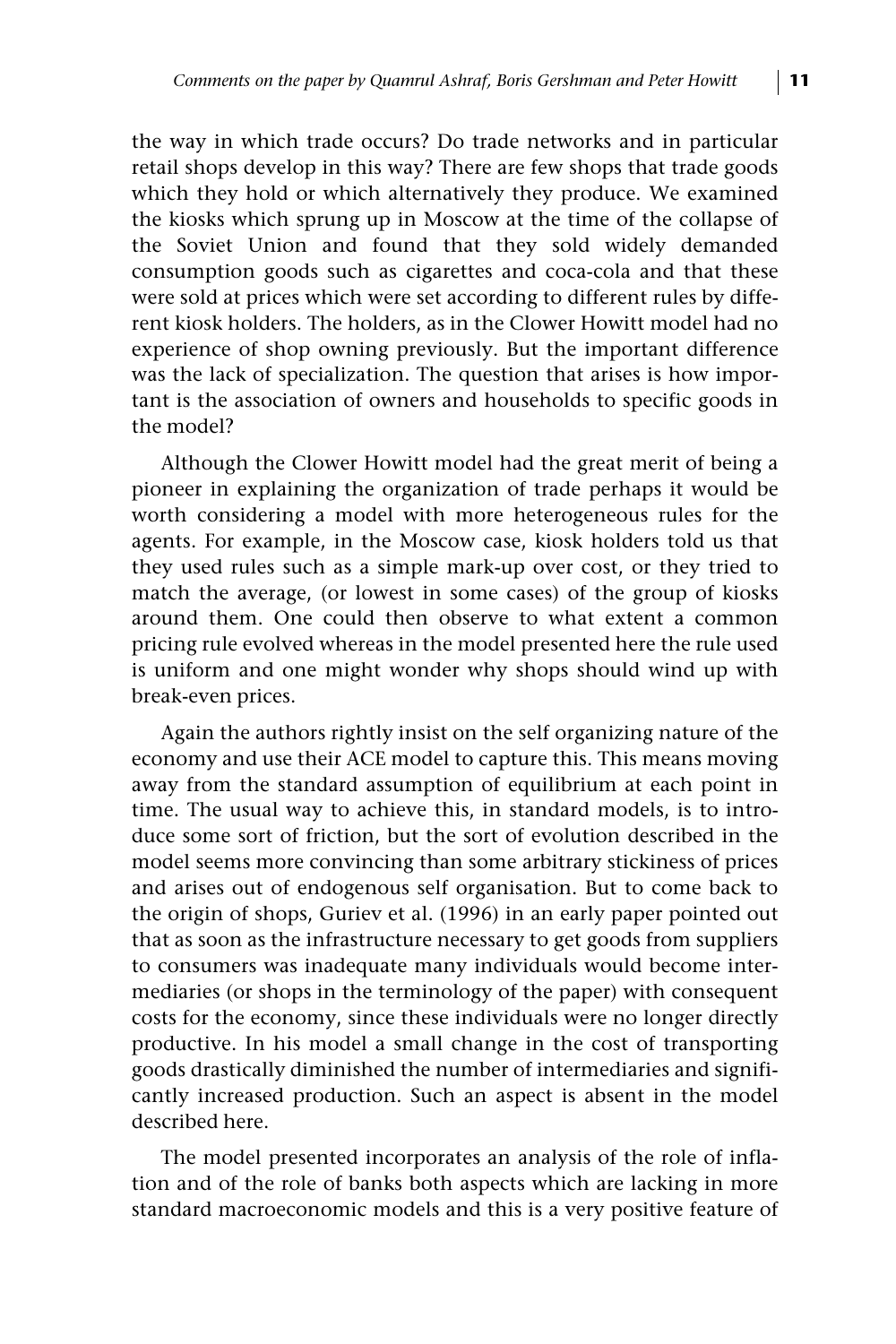the paper. One might however, quibble with the argument in favour of less regulation since the banks are, by assumption, respecting the most severe form of regulation, they are serving their basic function of reallocating the capital of others and not indulging in proprietary trading. Were they to be allowed to do so they might have a less laudable impact on the economy.

Thus the model presented is, of necessity, simplistic but there is nothing intrinsic in its construction and the tools used that would prevent its being used to investigate more realistic situations and this is the great benefit of the approach taken. ACE models move into territory which is unexplored because of the lack of analytical tractability but by so doing they allow economists to explore as Peter Howitt, in particular, has shown in a number of previous papers, the self organizing properties of economic systems which are surely more important than the sterile equilibrium assumptions usually adopted in standard economic models.

## **References**

- Guriev S. & I. Pospelov & M. Shakhova, 1996. "Self-Organization of Trade Networks in an Economy with Imperfect Infrastructure," Computing in Economics and Finance 1996, *Society for Computational Economics,* no. 22.
- Kay J., 2012. "The Map is not the Territory" in Coyle Diane *What's the Use of Economics: Teaching the Dismal Science after the Crisis.* London Publishing Partnership, London
- Kirman A., & J. Rouchier, 2009. "Sellers learning about markets", *Mimeo GREQAM*, Marseille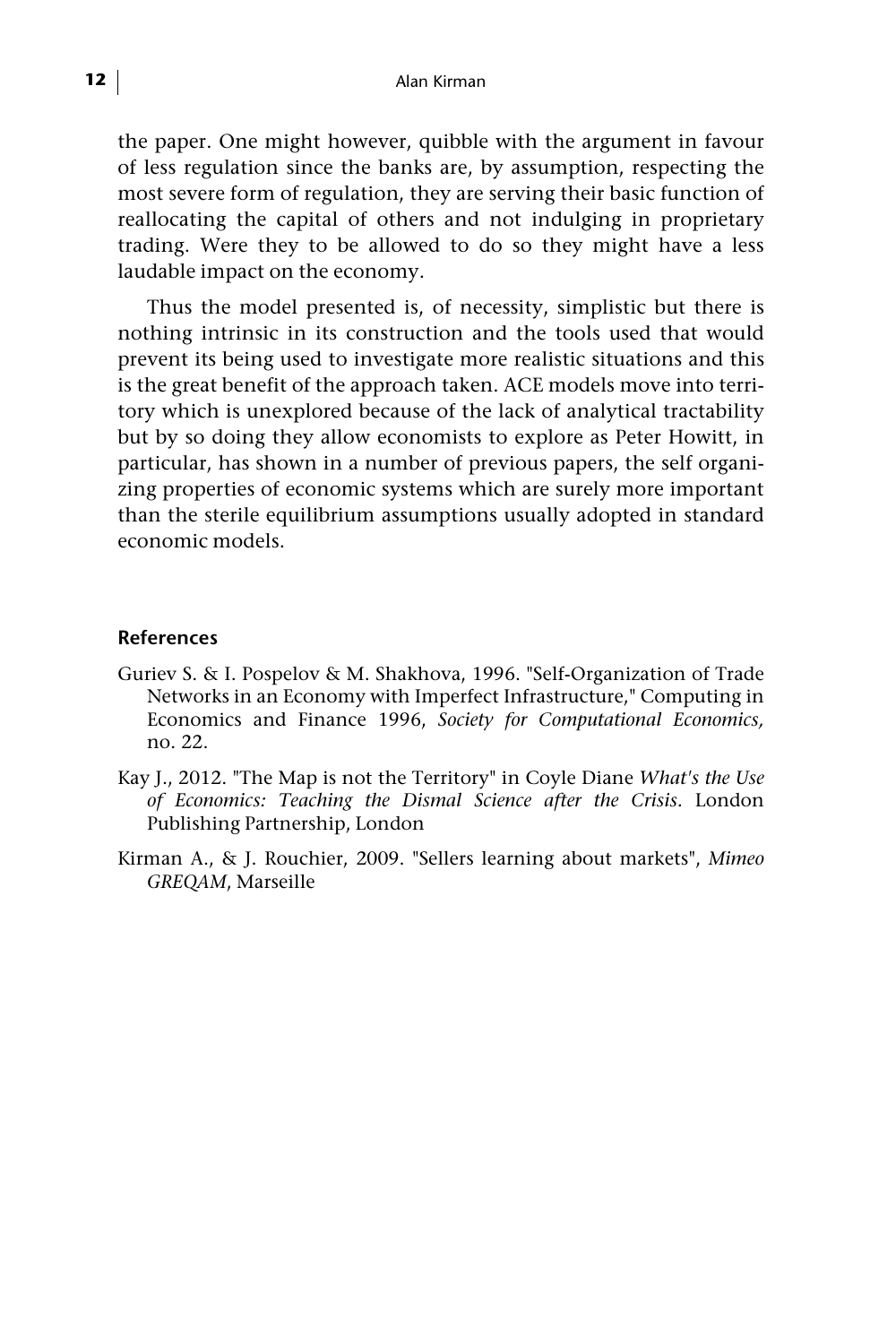## **Reply to Comments**

**Quamrul Ashraf** *Williams College* **Boris Gershman** *American University* **Peter Howitt** *Brown University*

 $\rm W$  e are grateful to Alan Kirman for his comments, which suggest a number of ways forward as we continue to explore the issue of selforganization from a macroeconomic point of view. It is certainly true that we have picked a very particular and stylistic representation of the way trading networks form. Our setup is intended to embody in a straightforward way some of the basic features of actual economies that we find particularly salient for the issue of self-organization, especially the fact that exchange intermediaries tend to arise when there are unexploited gains from trade, that their operations use up a large fraction of any economy's resources, and that the process of establishing oneself in business is a hazardous one. The tight connection we assumed between the goods traded in a shop and the tastes and endowments of the shop's owner is, of course, not empirically plausible. However, it is not clear to us why our results should be particularly sensitive to the details of this connection; this is a question that certainly needs to be investigated further and one that we intend to explore in future research.

The fact that our shops are highly specialized captures another aspect of reality that we think is quite salient, namely that almost all trading facilities in a modern economy deal in a sparse subset of all traded objects in the broader economy. Even Wal-Mart does not sell industrial machine parts, legal services, funerals, golf course architecture, and a myriad of other items. But clearly our model of extreme specialization is a long way from what one sees in most real trading facilities, and it should not be hard for us to allow for a broader variety in the extent of specialization across shops, and perhaps also to recognize the multiple layers of middlemen that deal in increasingly broad categories of goods as we move up the chain from producers through wholesalers, brokers, distributors, and ultimately retailers.